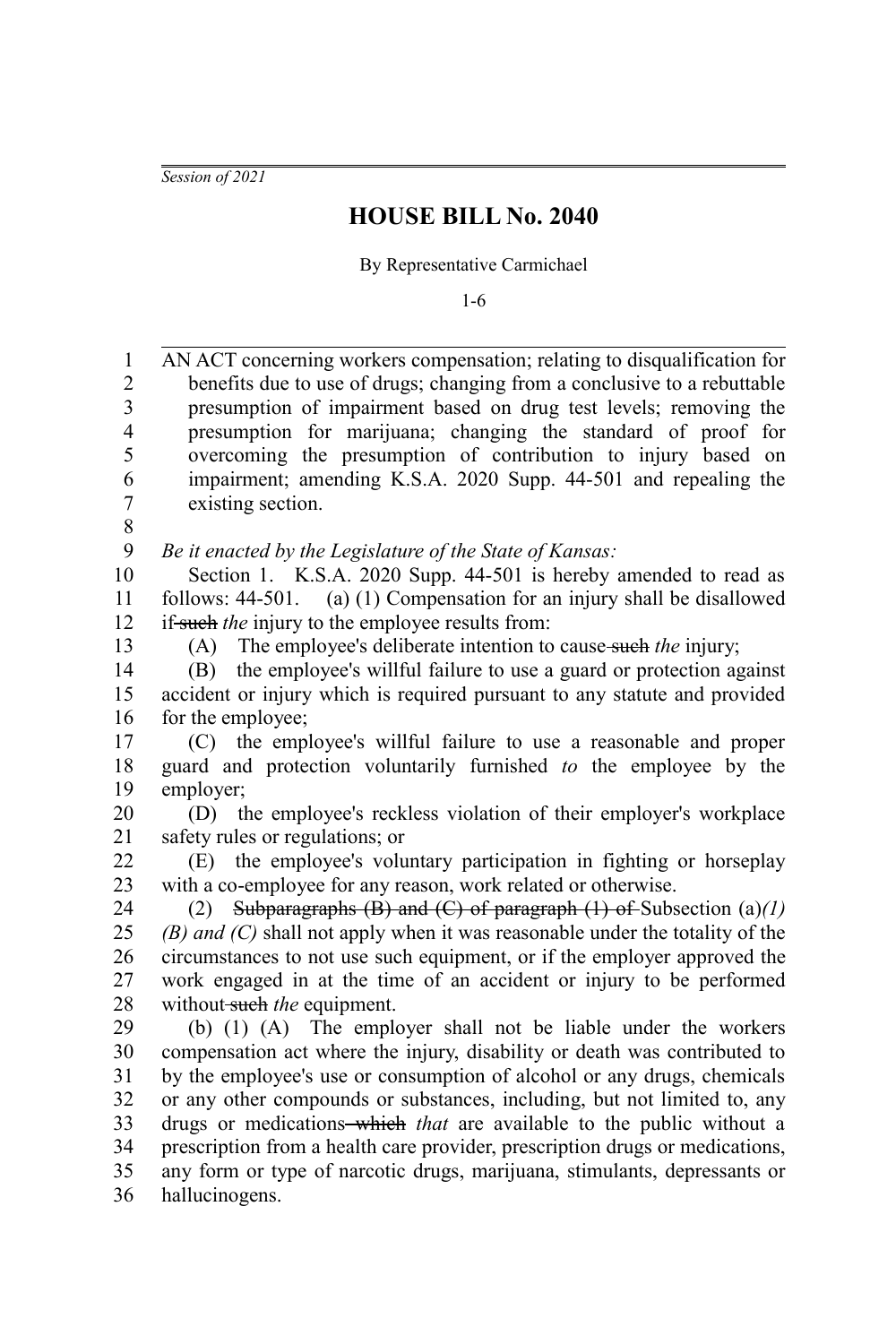(B) In the case of drugs or medications which *that* are available to the public without a prescription from a health care provider and prescription drugs or medications, compensation shall not be denied if the employee can show that-such the drugs or medications were being taken or used in therapeutic doses and there have been no prior incidences of the employee's impairment on the job as the result of the use of such the drugs or medications within the previous 24 months. 1 2 3 4 5 6 7

(C) It*There* shall be conclusively presumed *a rebuttable presumption* that the employee was impaired due to alcohol or drugs if it is shown that, at the time of the injury, the employee had an alcohol concentration of .04 *0.04* or more, or a GCMS confirmatory test by quantitative analysis showing a concentration at or above the levels shown on the following chart for the drugs of abuse listed: 8 9 10 11 12 13

| 14 |                                                                                 | Confirmatory     |  |
|----|---------------------------------------------------------------------------------|------------------|--|
| 15 |                                                                                 | test cutoff      |  |
| 16 |                                                                                 | levels $(ng/ml)$ |  |
| 17 |                                                                                 | +5               |  |
| 18 |                                                                                 | 150              |  |
| 19 | Opiates:                                                                        |                  |  |
| 20 |                                                                                 | 2000             |  |
| 21 |                                                                                 | 2000             |  |
| 22 |                                                                                 | $10$ ng/ml       |  |
| 23 |                                                                                 | 25               |  |
| 24 | Amphetamines:                                                                   |                  |  |
| 25 |                                                                                 | 500              |  |
| 26 |                                                                                 | 500              |  |
| 27 | <sup>+</sup> -Delta-9-tetrahydrocannabinol-9-carboxylic acid.                   |                  |  |
| 28 | 2l<br>Benzoylecgonine.                                                          |                  |  |
| 29 | <sup>3</sup> Specimen must also contain amphetamine at a concentration greater- |                  |  |
| 30 | than or equal to 200 ng/ml.                                                     |                  |  |
| 31 | <sup>42</sup> Test for 6-AM when morphine concentration exceeds 2,000 ng/ml.    |                  |  |
| 32 | 3<br>Specimen must also contain amphetamine at a concentration greater          |                  |  |
| 33 | than or equal to 200 ng/ml.                                                     |                  |  |

*than or equal to 200 ng/ml.*

(D) If it is shown that the employee was impaired pursuant to subsection  $(b)(1)(C)$  at the time of the injury, there shall be a rebuttable presumption that the accident, injury, disability or death was contributed to by such *the* impairment. The employee may overcome the presumption of contribution by clear and convincing evidence. 34 35 36 37 38

(E) An employee's refusal to submit to a chemical test at the request of the employer shall result in the forfeiture of benefits under the workers compensation act if the employer had sufficient cause to suspect the use of alcohol or drugs by the claimant or if the employer's policy clearly authorizes post-injury testing. 39 40 41 42 43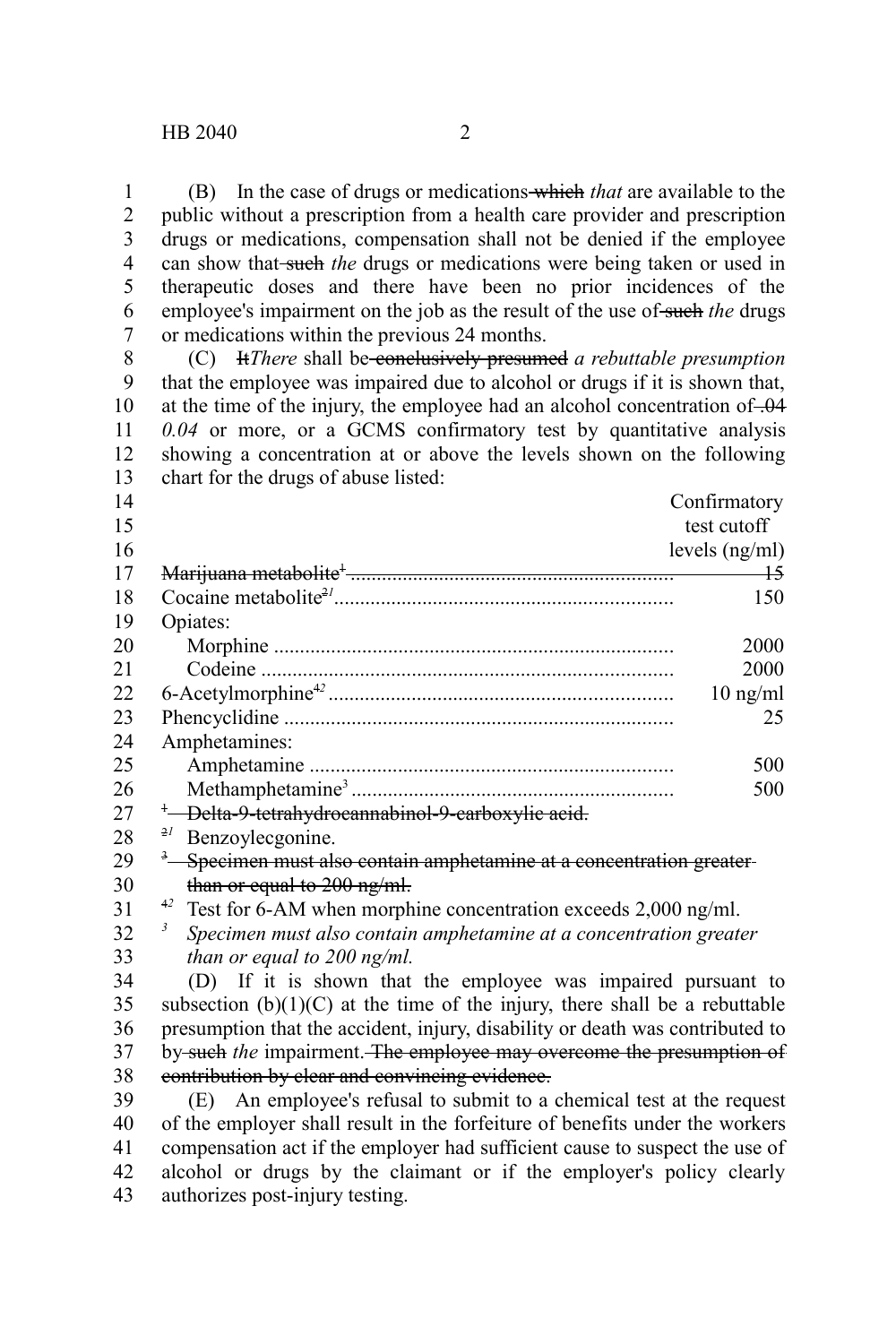(2) The results of a chemical test shall be admissible evidence to prove impairment if the employer establishes that the testing was done under any of the following circumstances: 1 2 3

4 5 6

(A) As a result of an employer mandated drug testing policy, in place in writing prior to the date of accident or injury, requiring any worker to submit to testing for drugs or alcohol;

(B) during an autopsy or in the normal course of medical treatment for reasons related to the health and welfare of the injured worker and not at the direction of the employer; 7 8 9

(C) the worker, prior to the date and time of the accident or injury, gave written consent to the employer that the worker would voluntarily submit to a chemical test for drugs or alcohol following any accident or injury; 10 11 12 13

(D) the worker voluntarily agrees to submit to a chemical test for drugs or alcohol following any accident or injury; or 14 15

(E) as a result of federal or state law or a federal or state rule or regulation having the force and effect of law requiring a post-injury testing program and such *the* required program was properly implemented at the time of testing. 16 17 18 19

(3) Notwithstanding subsection (b)(2), the results of a chemical test performed on a sample collected by an employer shall not be admissible evidence to prove impairment unless the following conditions are met: 20 21 22

(A) The test sample was collected within a reasonable time following the accident or injury; 23 24

(B) the collecting and labeling of the test sample was performed by or under the supervision of a licensed health care professional; 25 26

(C) the test was performed by a laboratory approved by the United States department of health and human services or licensed by the department of health and environment, except that a blood sample may be tested for alcohol content by a laboratory commonly used for that purpose by state law enforcement agencies; 27 28 29 30 31

(D) the test was confirmed by gas chromatography-mass spectroscopy or other comparably reliable analytical method, except that no-such confirmation is required for a blood alcohol sample; 32 33 34

(E) the foundation evidence must establish, beyond a reasonable doubt, that the test results were from the sample taken from the employee; and 35 36 37

(F) a split sample sufficient for testing shall be retained and made available to the employee within 48 hours of a positive test. 38 39

(c) (1) Except as provided in paragraph (2), compensation shall not be paid in case of coronary or coronary artery disease or cerebrovascular injury unless it is shown that the exertion of the work necessary to precipitate the disability was more than the employee's usual work in the 40 41 42 43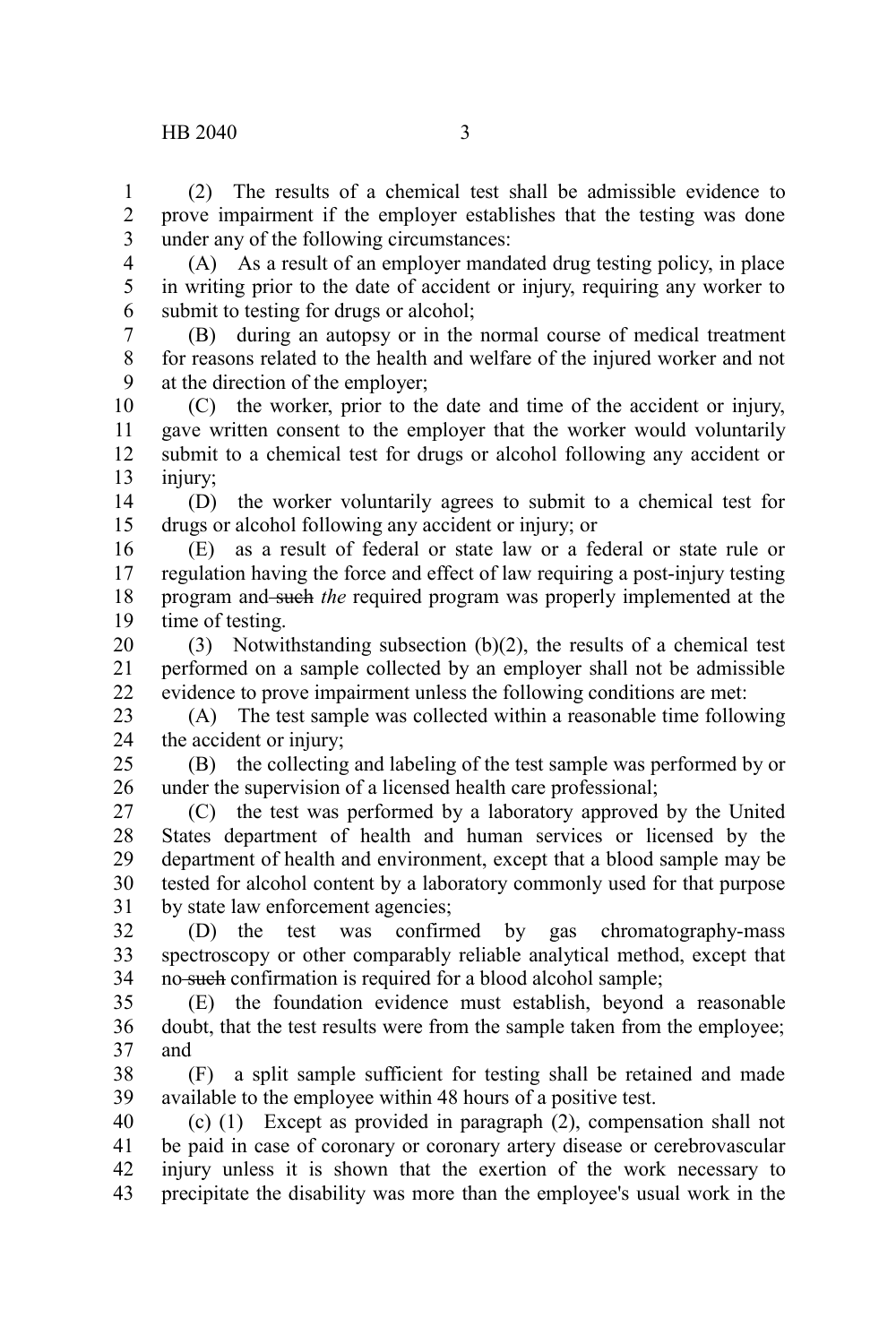course of the employee's regular employment. 1

(2) For events occurring on or after July 1, 2014, In the case of a firefighter as defined by K.S.A. 40-1709(b)(1), and amendments thereto, or a law enforcement officer as defined by K.S.A. 74-5602, and amendments thereto, coronary or coronary artery disease or cerebrovascular injury shall be compensable if: 2 3 4 5 6

(A) The injury can be identified as caused by a specific event occurring in the course and scope of employment; 7 8

(B) the coronary or cerebrovascular injury occurred within 24 hours of the specific event; and 9 10

(C) the specific event was the prevailing factor in causing the coronary or coronary artery disease or cerebrovascular injury. 11 12

(d) Except as provided in the workers compensation act, no construction design professional who is retained to perform professional services on a construction project or any employee of a construction design professional who is assisting or representing the construction design professional in the performance of professional services on the site of the construction project, shall be liable for any injury resulting from the employer's failure to comply with safety standards on the construction project for which compensation is recoverable under the workers compensation act, unless responsibility for safety practices is specifically assumed by contract. The immunity provided by this subsection to any construction design professional shall not apply to the negligent preparation of design plans or specifications. 13 14 15 16 17 18 19 20 21 22 23 24

(e) An award of compensation for permanent partial impairment, work disability, or permanent total disability shall be reduced by the amount of functional impairment determined to be preexisting. Any such *The* reduction shall not apply to temporary total disability, nor shall it apply to compensation for medical treatment. 25 26 27 28 29

(1) Where workers compensation benefits have previously been awarded through settlement or judicial or administrative determination in Kansas, the percentage basis of the prior settlement or award shall conclusively establish the amount of functional impairment determined to be preexisting. Where workers compensation benefits have not previously been awarded through settlement or judicial or administrative determination in Kansas, the amount of preexisting functional impairment shall be established by competent evidence. 30 31 32 33 34 35 36 37

(2) In all cases, the applicable reduction shall be calculated as follows: 38 39

(A) If the preexisting impairment is the result of injury sustained while working for the employer against whom workers compensation benefits are currently being sought, any award of compensation shall be reduced by the current dollar value attributable under the workers 40 41 42 43